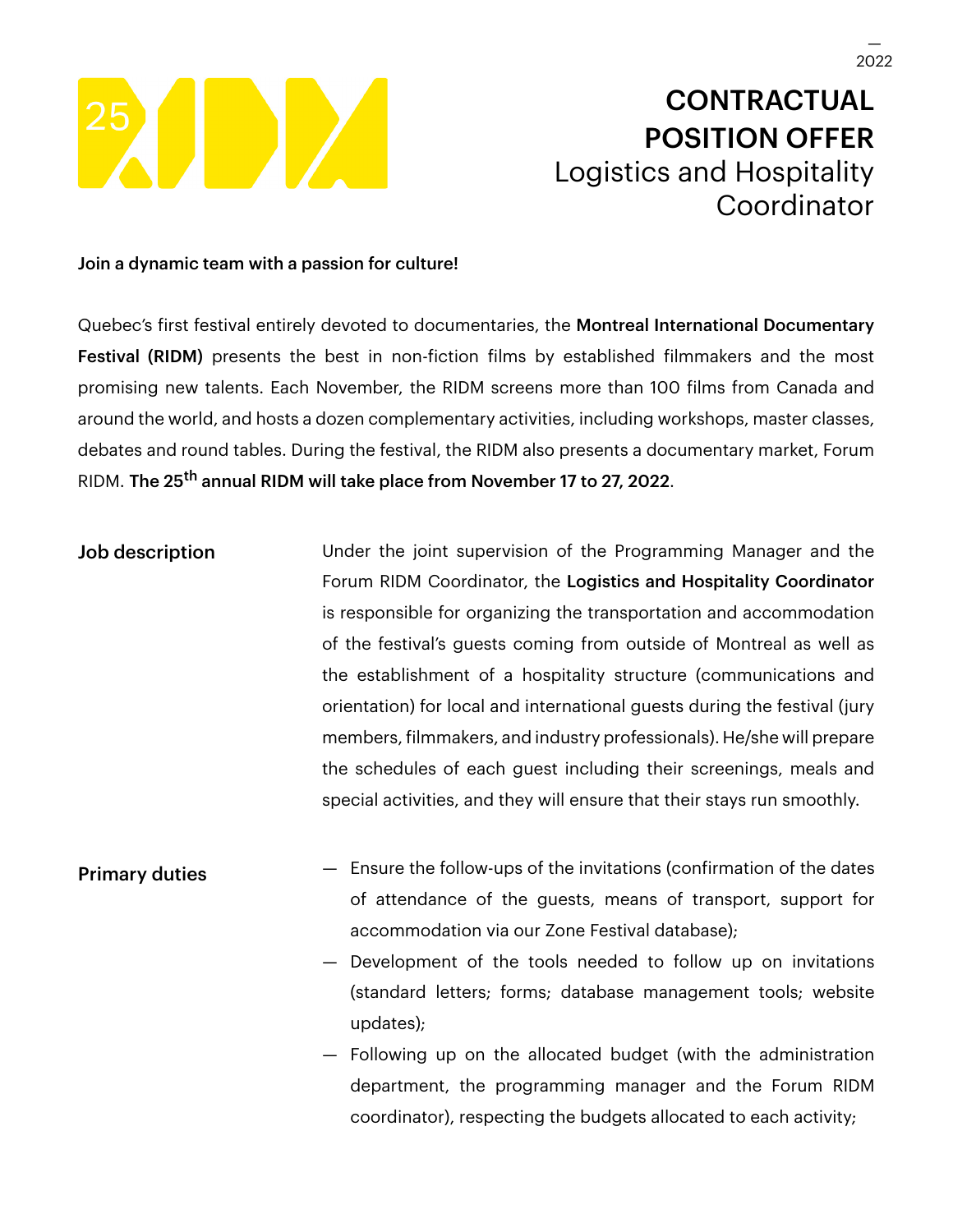| <b>Primary duties (cont.)</b> | - Book plane/train tickets and accommodation for guests coming                                                                                                                                                                     |
|-------------------------------|------------------------------------------------------------------------------------------------------------------------------------------------------------------------------------------------------------------------------------|
|                               | from outside of Montreal;                                                                                                                                                                                                          |
|                               | Set up the hospitality structure (communication tools and guest                                                                                                                                                                    |
|                               | guide);                                                                                                                                                                                                                            |
|                               | - Coordinate the allocation of accreditations in conjunction with                                                                                                                                                                  |
|                               | the ticket office manager;                                                                                                                                                                                                         |
|                               | If applicable, supervise the work of the hospitality intern;                                                                                                                                                                       |
|                               | Supervise the work of three jury guides;                                                                                                                                                                                           |
|                               | - Organize local travel for guests;                                                                                                                                                                                                |
|                               | - Help out with the organization of activities with guests;                                                                                                                                                                        |
|                               | Help the Transport Manager with the schedule of drivers;                                                                                                                                                                           |
|                               | Help out with the coordination of press meetings for guests;                                                                                                                                                                       |
|                               | Be the main point of contact for guests;                                                                                                                                                                                           |
|                               | Write a report and participate in the final assessment of the festival.                                                                                                                                                            |
| <b>Terms of employment</b>    |                                                                                                                                                                                                                                    |
| Location                      | 5333 av. Casgrain, suite 1109, Montreal, Quebec H2T 1X3 **                                                                                                                                                                         |
| Hours                         | Part-time until August 19 2022. Average of 28h/week from August<br>22 to September 30. Average of 35h/week from 3 octobre 2022.<br>Full availability required during the festival, including weekends<br>(November 17 to 27, 2022) |
| Duration                      | As early as possible until December 2, 2022 (light workload until<br>July)                                                                                                                                                         |
| Salary                        | Flat rate of 7000\$                                                                                                                                                                                                                |

\*Due to the situation with COVID-19, some tasks may be subject to change, depending on how the festival is run in November. \*\*Depending on the evolution of the health measures put in place by the government, it is possible that the position will be face-to-face or teleworking.